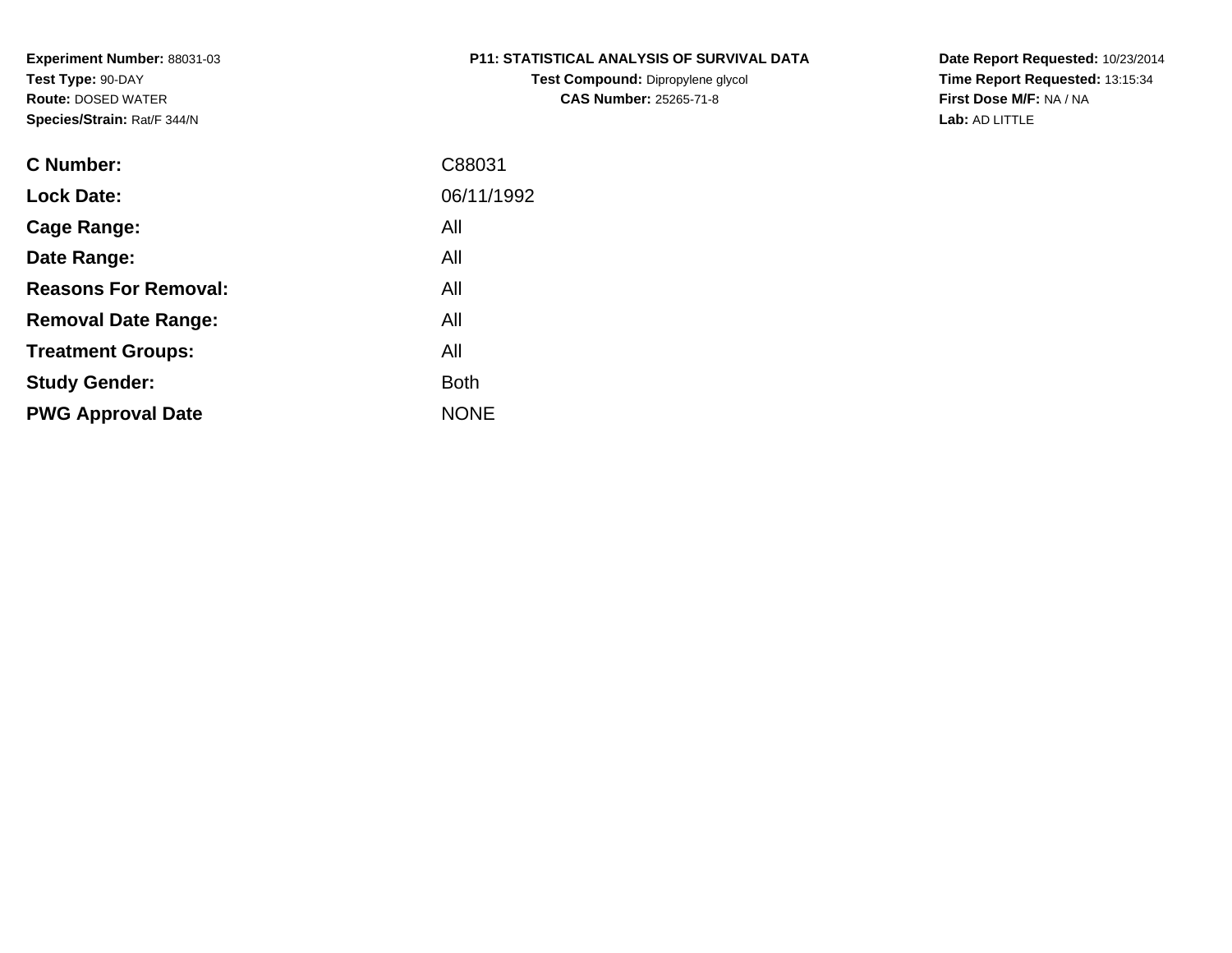# **P11: STATISTICAL ANALYSIS OF SURVIVAL DATA**

**Test Compound:** Dipropylene glycol **CAS Number:** 25265-71-8

**Date Report Requested:** 10/23/2014**Time Report Requested:** 13:15:34**First Dose M/F:** NA / NA**Lab:** AD LITTLE

### **Male RAT FIRST TERMINAL SACRIFICE AT 95 DAYSINDIVIDUAL SURVIVAL TIMES (DAYS)DOSE = VEHICLE CONTROL**TOTAL 10 UNCENSORED DEATHS 0 CENSORED DEATHS 0 TERMINAL 10 **UNCENSORED DEATH DAYS**none **CENSORED DEATH DAYS**none **DOSE = 0.5%**TOTAL 10 UNCENSORED DEATHS 0 CENSORED DEATHS 0 TERMINAL 10 **UNCENSORED DEATH DAYS**none **CENSORED DEATH DAYS**none **DOSE = 1.0%**TOTAL 10 UNCENSORED DEATHS 0 CENSORED DEATHS 0 TERMINAL 10 **UNCENSORED DEATH DAYS**none **CENSORED DEATH DAYS**none **DOSE = 2.0%**TOTAL 10 UNCENSORED DEATHS 0 CENSORED DEATHS 0 TERMINAL 10 **UNCENSORED DEATH DAYS**none **CENSORED DEATH DAYS**none

(A) FIRST TERMINAL SACRIFICE

(B) THE FIRST ENTRY IS THE TREND TEST (TARONE, 1975) RESULT. SUBSEQUENT ENTRIES ARE THE RESULTS OF PAIRWISE TESTS (COX, 1972). NEGATIVE TRENDS ARE INDICATED BY "N".

(C) MEAN OF ALL UNCENSORED DEATHS PRIOR TO TERMINAL SACRIFICE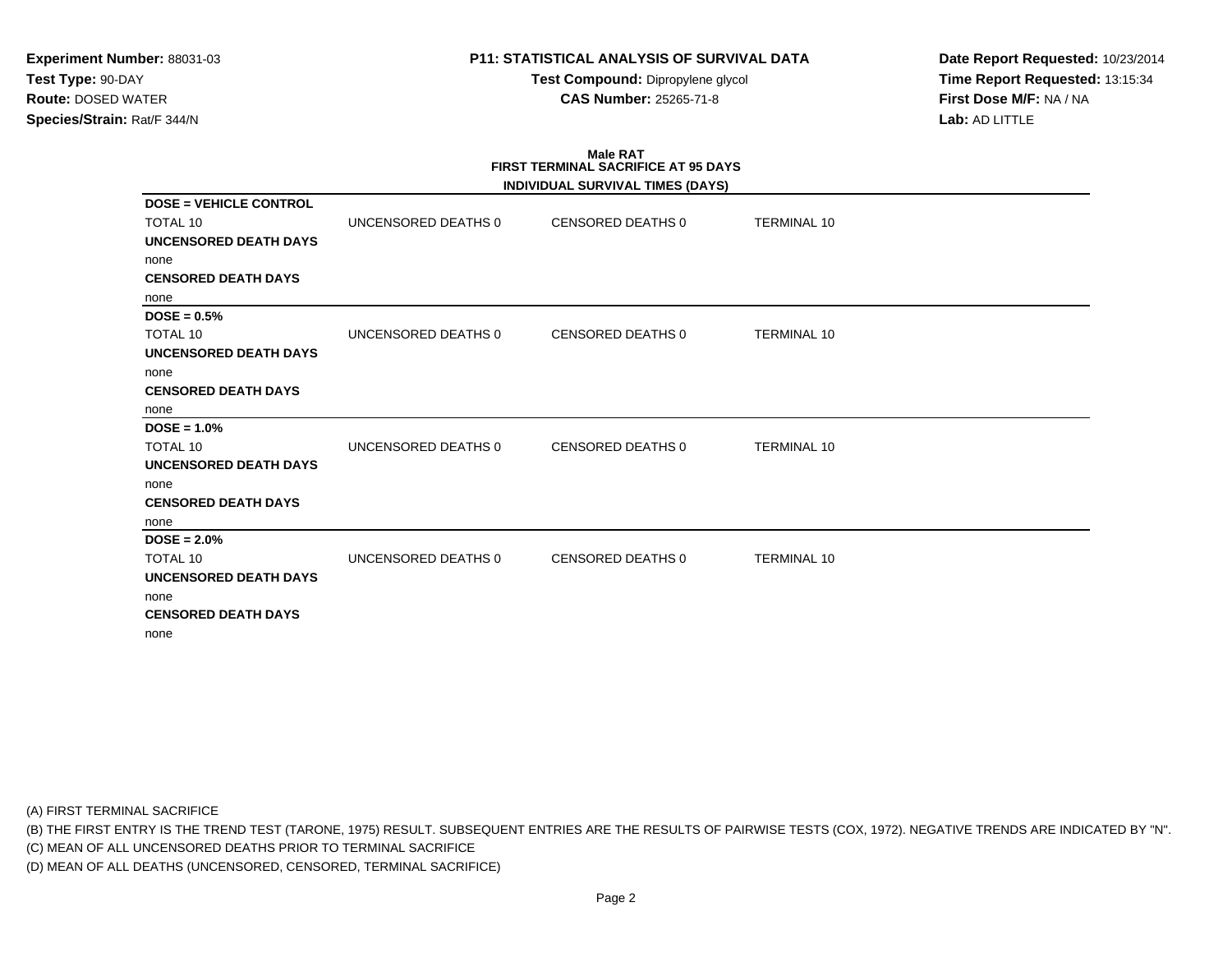# **P11: STATISTICAL ANALYSIS OF SURVIVAL DATA**

**Test Compound:** Dipropylene glycol **CAS Number:** 25265-71-8

**Date Report Requested:** 10/23/2014**Time Report Requested:** 13:15:34**First Dose M/F:** NA / NA**Lab:** AD LITTLE

#### **Male RAT FIRST TERMINAL SACRIFICE AT 95 DAYSINDIVIDUAL SURVIVAL TIMES (DAYS)**

| $DOSE = 4.0\%$               |                     |                   |                    |  |
|------------------------------|---------------------|-------------------|--------------------|--|
| TOTAL 10                     | UNCENSORED DEATHS 0 | CENSORED DEATHS 0 | TERMINAL 10        |  |
| UNCENSORED DEATH DAYS        |                     |                   |                    |  |
| none                         |                     |                   |                    |  |
| <b>CENSORED DEATH DAYS</b>   |                     |                   |                    |  |
| none                         |                     |                   |                    |  |
| $DOSE = 8.0\%$               |                     |                   |                    |  |
| TOTAL 10                     | UNCENSORED DEATHS 0 | CENSORED DEATHS 0 | <b>TERMINAL 10</b> |  |
| <b>UNCENSORED DEATH DAYS</b> |                     |                   |                    |  |
| none                         |                     |                   |                    |  |
| <b>CENSORED DEATH DAYS</b>   |                     |                   |                    |  |
| none                         |                     |                   |                    |  |

(A) FIRST TERMINAL SACRIFICE

(B) THE FIRST ENTRY IS THE TREND TEST (TARONE, 1975) RESULT. SUBSEQUENT ENTRIES ARE THE RESULTS OF PAIRWISE TESTS (COX, 1972). NEGATIVE TRENDS ARE INDICATED BY "N".

(C) MEAN OF ALL UNCENSORED DEATHS PRIOR TO TERMINAL SACRIFICE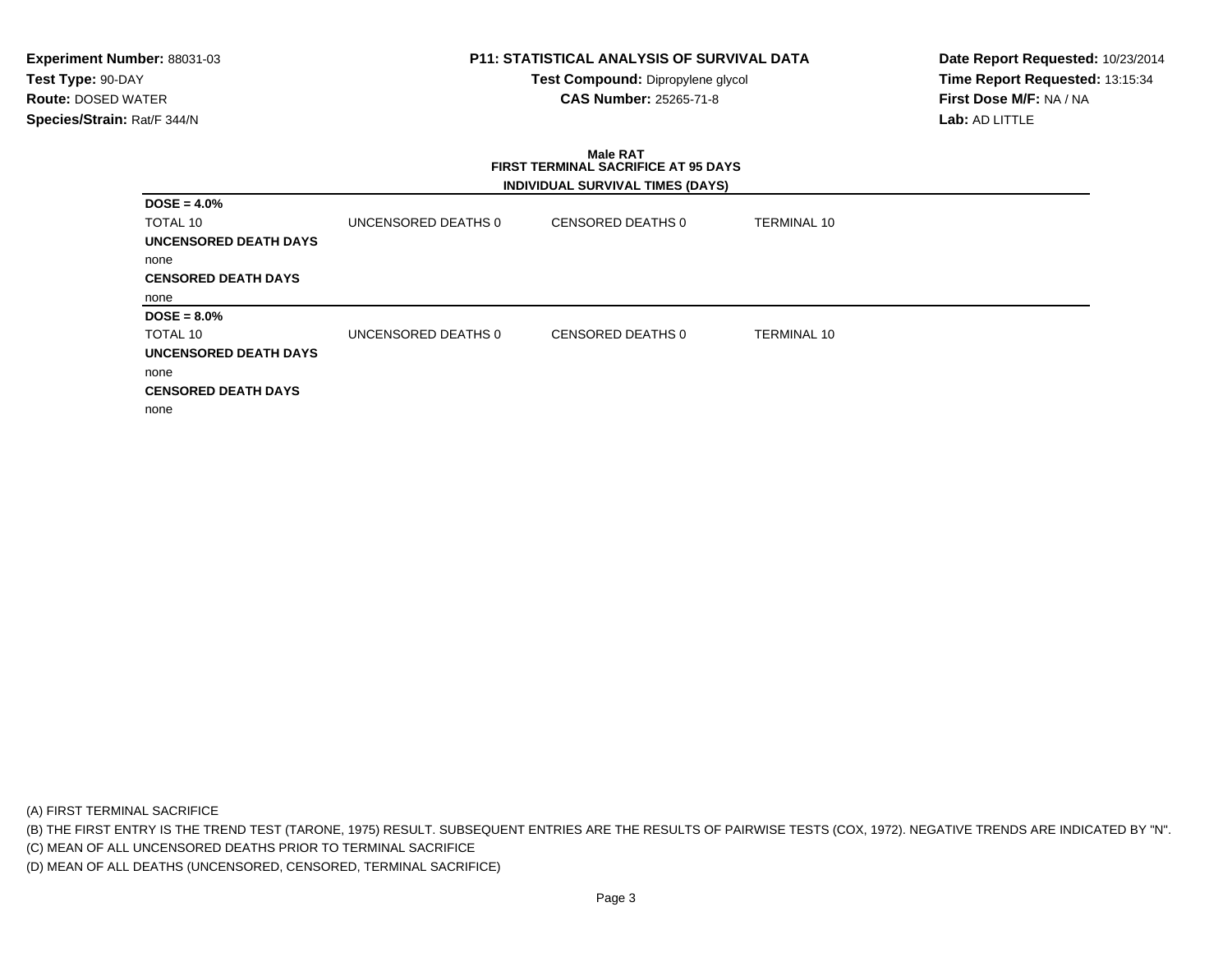### **P11: STATISTICAL ANALYSIS OF SURVIVAL DATA**

**Test Compound:** Dipropylene glycol **CAS Number:** 25265-71-8

**Date Report Requested:** 10/23/2014**Time Report Requested:** 13:15:34**First Dose M/F:** NA / NA**Lab:** AD LITTLE

#### **Male RATFIRST TERMINAL SACRIFICE AT 95 DAYS**

#### **KAPLAN-MEIER SURVIVAL PROBABILITY ESTIMATES (%)**

| <b>DOSE</b>            |       |       |       |       |       | TIME (DAYS) |       |       |       |       |
|------------------------|-------|-------|-------|-------|-------|-------------|-------|-------|-------|-------|
|                        | 10    | 20    | 30    | 40    | 50    | 60          | 70    | 80    | 90    | 95(A) |
| <b>VEHICLE CONTROL</b> | 100.0 | 100.0 | 100.0 | 100.0 | 100.0 | 100.0       | 100.0 | 100.0 | 100.0 | 100.0 |
| 0.5%                   | 100.0 | 100.0 | 100.0 | 100.0 | 100.0 | 100.0       | 100.0 | 100.0 | 100.0 | 100.0 |
| 1.0%                   | 100.0 | 100.0 | 100.0 | 100.0 | 100.0 | 100.0       | 100.0 | 100.0 | 100.0 | 100.0 |
| 2.0%                   | 100.0 | 100.0 | 100.0 | 100.0 | 100.0 | 100.0       | 100.0 | 100.0 | 100.0 | 100.0 |
| 4.0%                   | 100.0 | 100.0 | 100.0 | 100.0 | 100.0 | 100.0       | 100.0 | 100.0 | 100.0 | 100.0 |
| 8.0%                   | 100.0 | 100.0 | 100.0 | 100.0 | 100.0 | 100.0       | 100.0 | 100.0 | 100.0 | 100.0 |
|                        |       |       |       |       |       |             |       |       |       |       |

(A) FIRST TERMINAL SACRIFICE

(B) THE FIRST ENTRY IS THE TREND TEST (TARONE, 1975) RESULT. SUBSEQUENT ENTRIES ARE THE RESULTS OF PAIRWISE TESTS (COX, 1972). NEGATIVE TRENDS ARE INDICATED BY "N".

(C) MEAN OF ALL UNCENSORED DEATHS PRIOR TO TERMINAL SACRIFICE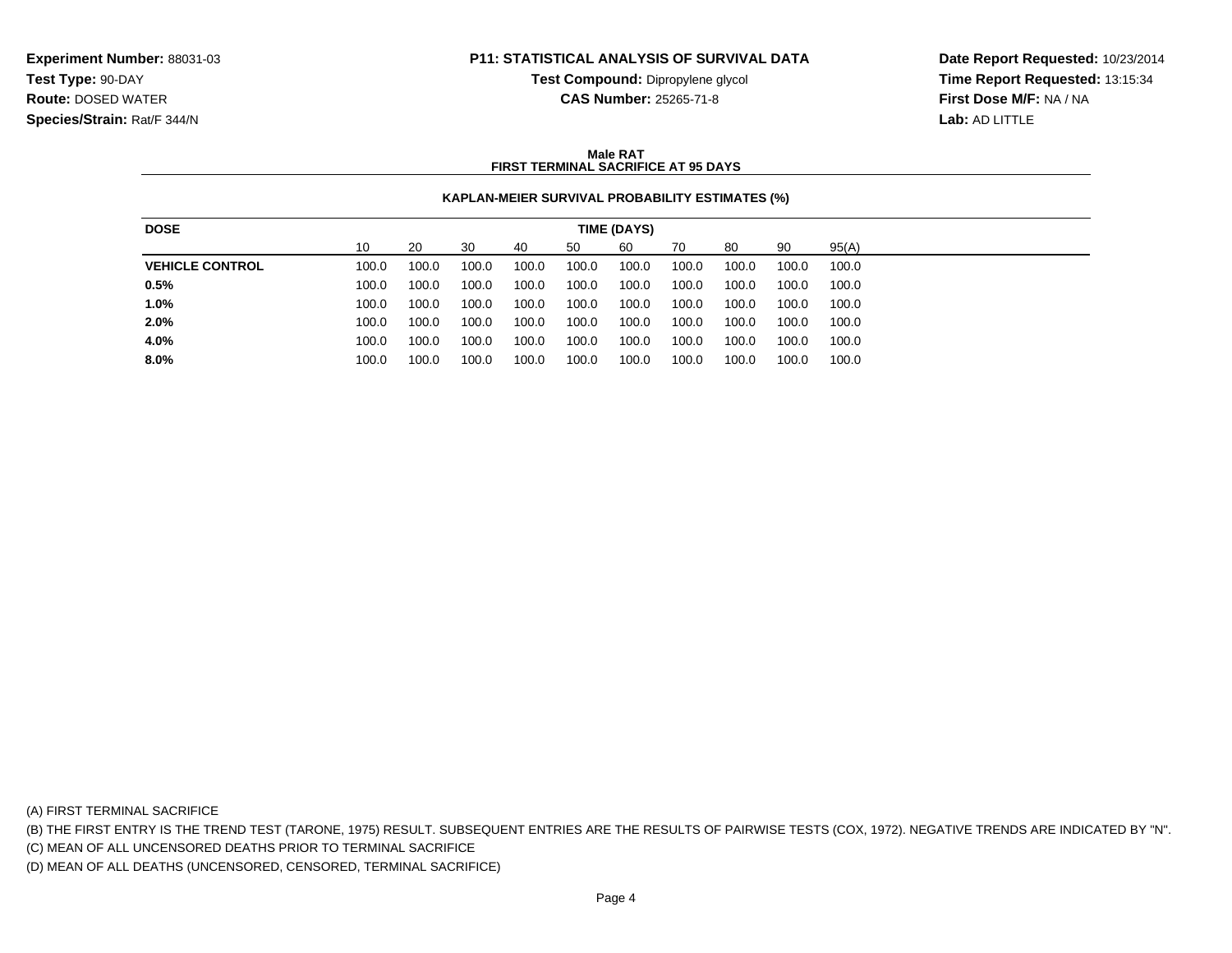# **P11: STATISTICAL ANALYSIS OF SURVIVAL DATA**

**Test Compound:** Dipropylene glycol **CAS Number:** 25265-71-8

**Date Report Requested:** 10/23/2014**Time Report Requested:** 13:15:34**First Dose M/F:** NA / NA**Lab:** AD LITTLE

#### **Male RAT FIRST TERMINAL SACRIFICE AT 95 DAYSSURVIVAL SUMMARY STATISTICSDOSEVEHICLE CONTROL 0.5%**<br>100.0% 100.0% **1.0% 2.0% SURVIVAL AT END OF STUDY** 100.0% 100.0% 100.0% 100.0% (KAPLAN-MEIER)**SIGNIFICANCE (B)** ----- ----- ----- ----- (LIFE TABLE) **MEAN DAY OF NATURAL DEATHS (C)** . . . . (STANDARD ERROR) (.) (.) (.) (.) **MEAN LIFE SPAN (D)** 95.00 95.0 95.0 95.0 95.0 95.0 (STANDARD ERROR) $(0.0)$   $(0.0)$   $(0.0)$   $(0.0)$   $(0.0)$   $(0.0)$   $(0.0)$   $(0.0)$

(A) FIRST TERMINAL SACRIFICE

(B) THE FIRST ENTRY IS THE TREND TEST (TARONE, 1975) RESULT. SUBSEQUENT ENTRIES ARE THE RESULTS OF PAIRWISE TESTS (COX, 1972). NEGATIVE TRENDS ARE INDICATED BY "N".

(C) MEAN OF ALL UNCENSORED DEATHS PRIOR TO TERMINAL SACRIFICE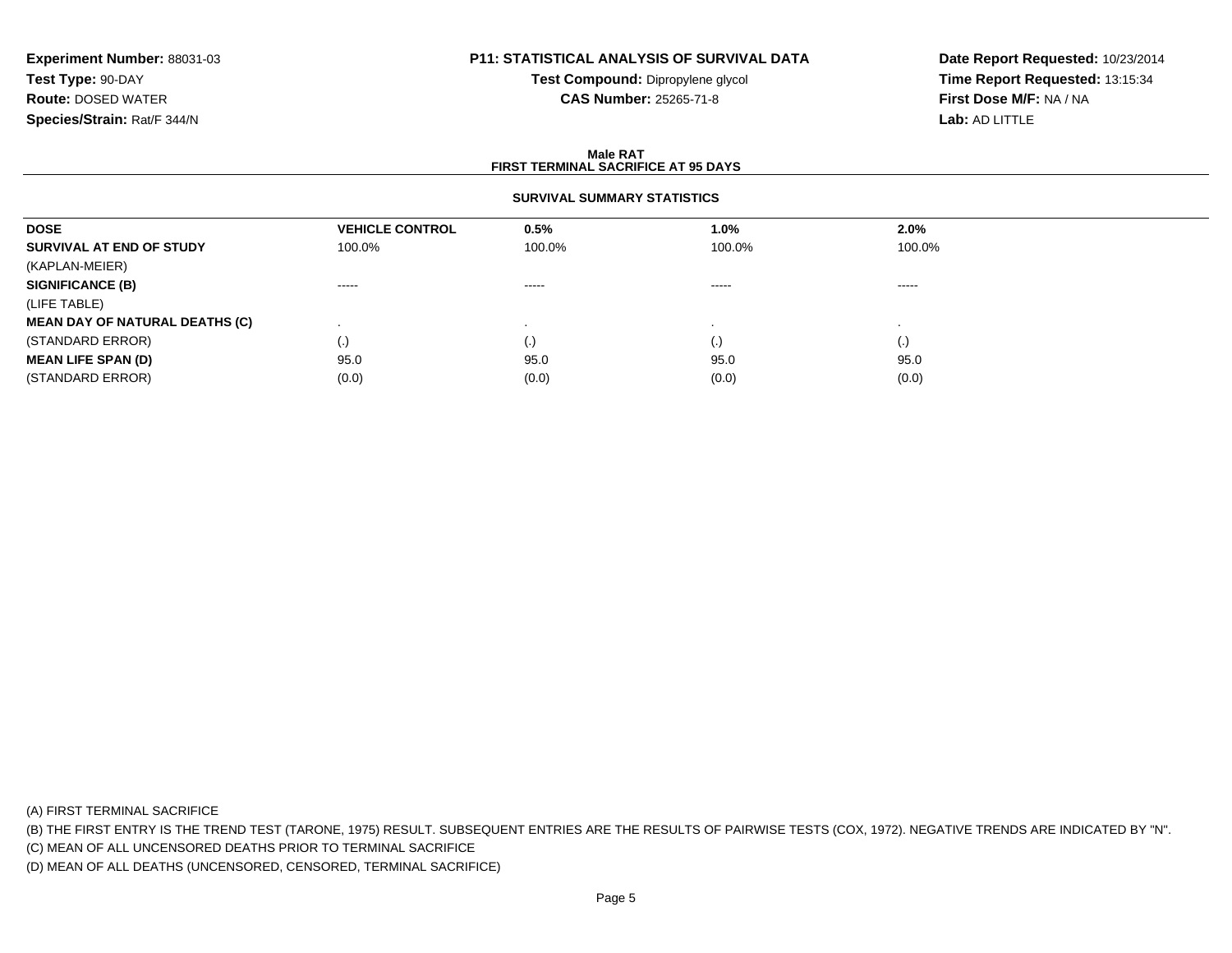# **P11: STATISTICAL ANALYSIS OF SURVIVAL DATA**

**Test Compound:** Dipropylene glycol **CAS Number:** 25265-71-8

**Date Report Requested:** 10/23/2014**Time Report Requested:** 13:15:34**First Dose M/F:** NA / NA**Lab:** AD LITTLE

#### **Male RATFIRST TERMINAL SACRIFICE AT 95 DAYS**

| <b>DOSE</b>                           | 4.0%     | $8.0\%$ |
|---------------------------------------|----------|---------|
| SURVIVAL AT END OF STUDY              | 100.0%   | 100.0%  |
| (KAPLAN-MEIER)                        |          |         |
| <b>SIGNIFICANCE (B)</b>               | $\cdots$ | -----   |
| (LIFE TABLE)                          |          |         |
| <b>MEAN DAY OF NATURAL DEATHS (C)</b> |          |         |
| (STANDARD ERROR)                      | $\cdot$  | (.)     |
| <b>MEAN LIFE SPAN (D)</b>             | 95.0     | 95.0    |
| (STANDARD ERROR)                      | (0.0)    | (0.0)   |

(A) FIRST TERMINAL SACRIFICE

(B) THE FIRST ENTRY IS THE TREND TEST (TARONE, 1975) RESULT. SUBSEQUENT ENTRIES ARE THE RESULTS OF PAIRWISE TESTS (COX, 1972). NEGATIVE TRENDS ARE INDICATED BY "N".

(C) MEAN OF ALL UNCENSORED DEATHS PRIOR TO TERMINAL SACRIFICE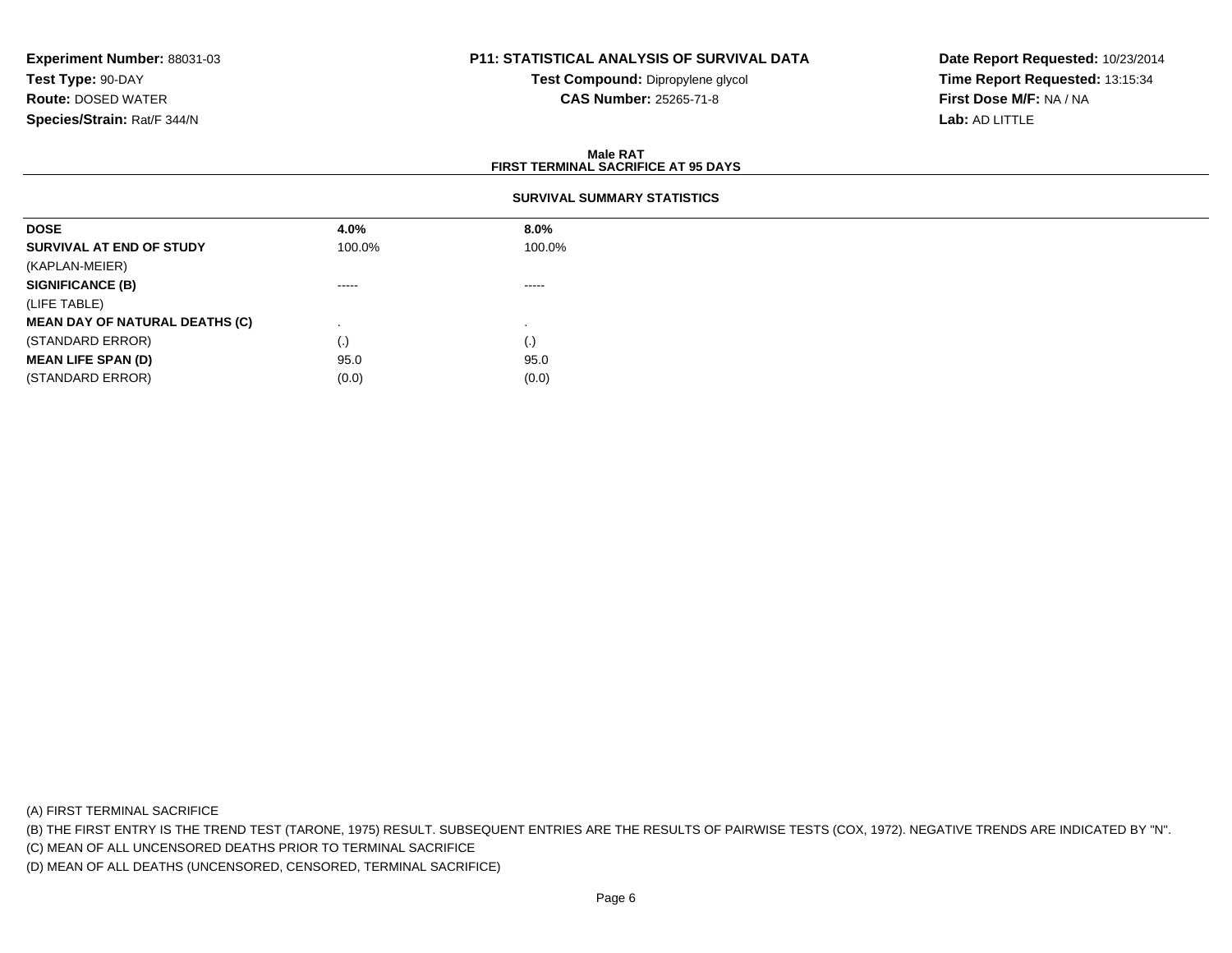# **P11: STATISTICAL ANALYSIS OF SURVIVAL DATA**

**Test Compound:** Dipropylene glycol **CAS Number:** 25265-71-8

**Date Report Requested:** 10/23/2014**Time Report Requested:** 13:15:34**First Dose M/F:** NA / NA**Lab:** AD LITTLE

|                               |                     | <b>Female RAT</b><br><b>FIRST TERMINAL SACRIFICE AT 95 DAYS</b><br>INDIVIDUAL SURVIVAL TIMES (DAYS) |                    |  |
|-------------------------------|---------------------|-----------------------------------------------------------------------------------------------------|--------------------|--|
| <b>DOSE = VEHICLE CONTROL</b> |                     |                                                                                                     |                    |  |
| <b>TOTAL 10</b>               | UNCENSORED DEATHS 0 | CENSORED DEATHS 0                                                                                   | <b>TERMINAL 10</b> |  |
| <b>UNCENSORED DEATH DAYS</b>  |                     |                                                                                                     |                    |  |
| none                          |                     |                                                                                                     |                    |  |
| <b>CENSORED DEATH DAYS</b>    |                     |                                                                                                     |                    |  |
| none                          |                     |                                                                                                     |                    |  |
| $DOSE = 0.5%$<br>TOTAL 10     | UNCENSORED DEATHS 0 | CENSORED DEATHS 0                                                                                   | <b>TERMINAL 10</b> |  |
| <b>UNCENSORED DEATH DAYS</b>  |                     |                                                                                                     |                    |  |
| none                          |                     |                                                                                                     |                    |  |
| <b>CENSORED DEATH DAYS</b>    |                     |                                                                                                     |                    |  |
| none                          |                     |                                                                                                     |                    |  |
| $DOSE = 1.0%$                 |                     |                                                                                                     |                    |  |
| TOTAL 10                      | UNCENSORED DEATHS 0 | CENSORED DEATHS 0                                                                                   | <b>TERMINAL 10</b> |  |
| <b>UNCENSORED DEATH DAYS</b>  |                     |                                                                                                     |                    |  |
| none                          |                     |                                                                                                     |                    |  |
| <b>CENSORED DEATH DAYS</b>    |                     |                                                                                                     |                    |  |
| none                          |                     |                                                                                                     |                    |  |
| $DOSE = 2.0\%$                |                     |                                                                                                     |                    |  |
| <b>TOTAL 10</b>               | UNCENSORED DEATHS 0 | CENSORED DEATHS 0                                                                                   | <b>TERMINAL 10</b> |  |
| <b>UNCENSORED DEATH DAYS</b>  |                     |                                                                                                     |                    |  |
| none                          |                     |                                                                                                     |                    |  |
| <b>CENSORED DEATH DAYS</b>    |                     |                                                                                                     |                    |  |
| none                          |                     |                                                                                                     |                    |  |

(A) FIRST TERMINAL SACRIFICE

(B) THE FIRST ENTRY IS THE TREND TEST (TARONE, 1975) RESULT. SUBSEQUENT ENTRIES ARE THE RESULTS OF PAIRWISE TESTS (COX, 1972). NEGATIVE TRENDS ARE INDICATED BY "N".

(C) MEAN OF ALL UNCENSORED DEATHS PRIOR TO TERMINAL SACRIFICE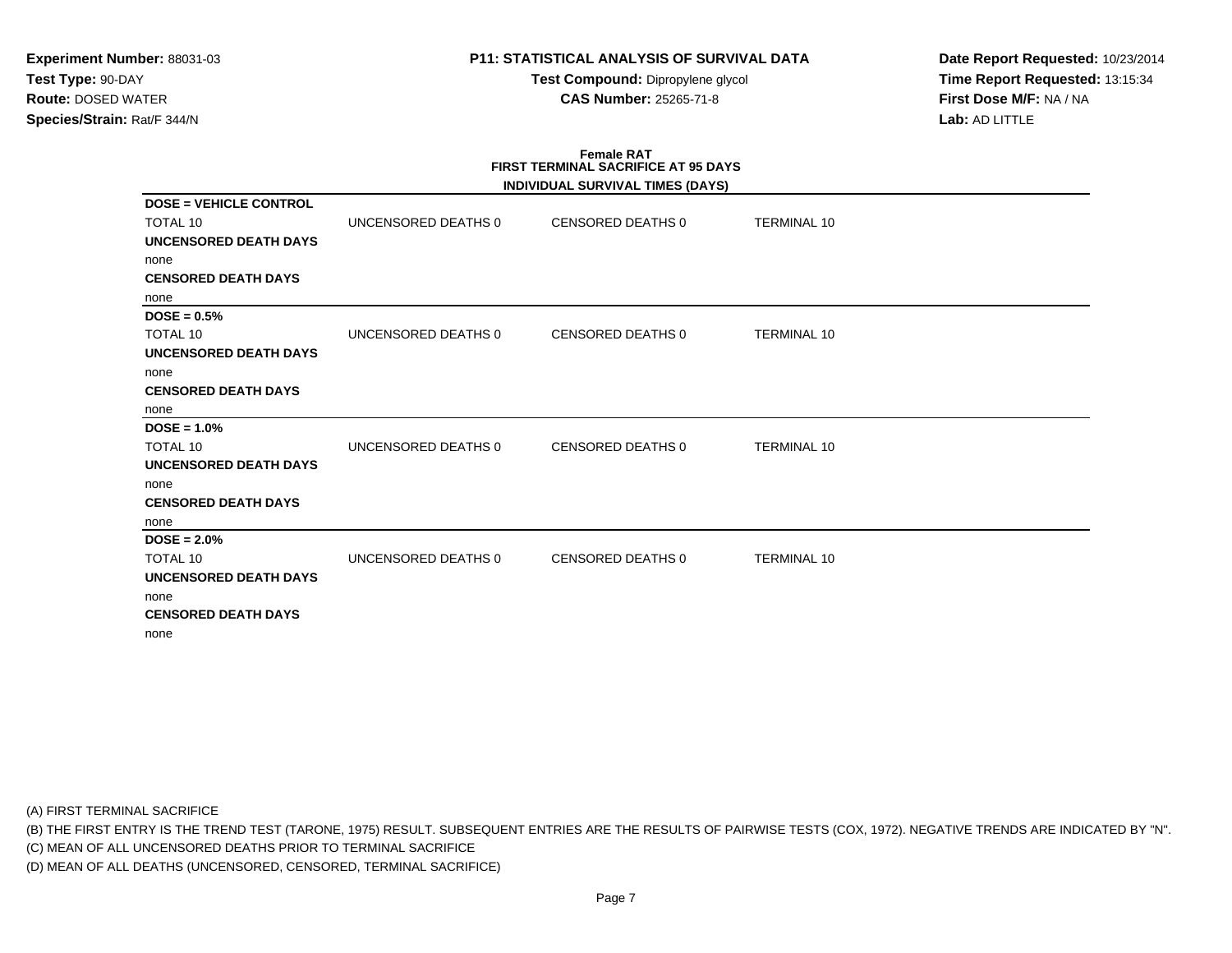# **P11: STATISTICAL ANALYSIS OF SURVIVAL DATA**

**Test Compound:** Dipropylene glycol **CAS Number:** 25265-71-8

**Date Report Requested:** 10/23/2014**Time Report Requested:** 13:15:34**First Dose M/F:** NA / NA**Lab:** AD LITTLE

### **Female RAT FIRST TERMINAL SACRIFICE AT 95 DAYSINDIVIDUAL SURVIVAL TIMES (DAYS)**

| $DOSE = 4.0%$                |                     |                   |                    |  |
|------------------------------|---------------------|-------------------|--------------------|--|
| TOTAL 10                     | UNCENSORED DEATHS 0 | CENSORED DEATHS 0 | <b>TERMINAL 10</b> |  |
| <b>UNCENSORED DEATH DAYS</b> |                     |                   |                    |  |
| none                         |                     |                   |                    |  |
| <b>CENSORED DEATH DAYS</b>   |                     |                   |                    |  |
| none                         |                     |                   |                    |  |
| $DOSE = 8.0\%$               |                     |                   |                    |  |
| TOTAL 10                     | UNCENSORED DEATHS 0 | CENSORED DEATHS 0 | <b>TERMINAL 10</b> |  |
| UNCENSORED DEATH DAYS        |                     |                   |                    |  |
| none                         |                     |                   |                    |  |
| <b>CENSORED DEATH DAYS</b>   |                     |                   |                    |  |
| none                         |                     |                   |                    |  |

(A) FIRST TERMINAL SACRIFICE

(B) THE FIRST ENTRY IS THE TREND TEST (TARONE, 1975) RESULT. SUBSEQUENT ENTRIES ARE THE RESULTS OF PAIRWISE TESTS (COX, 1972). NEGATIVE TRENDS ARE INDICATED BY "N".

(C) MEAN OF ALL UNCENSORED DEATHS PRIOR TO TERMINAL SACRIFICE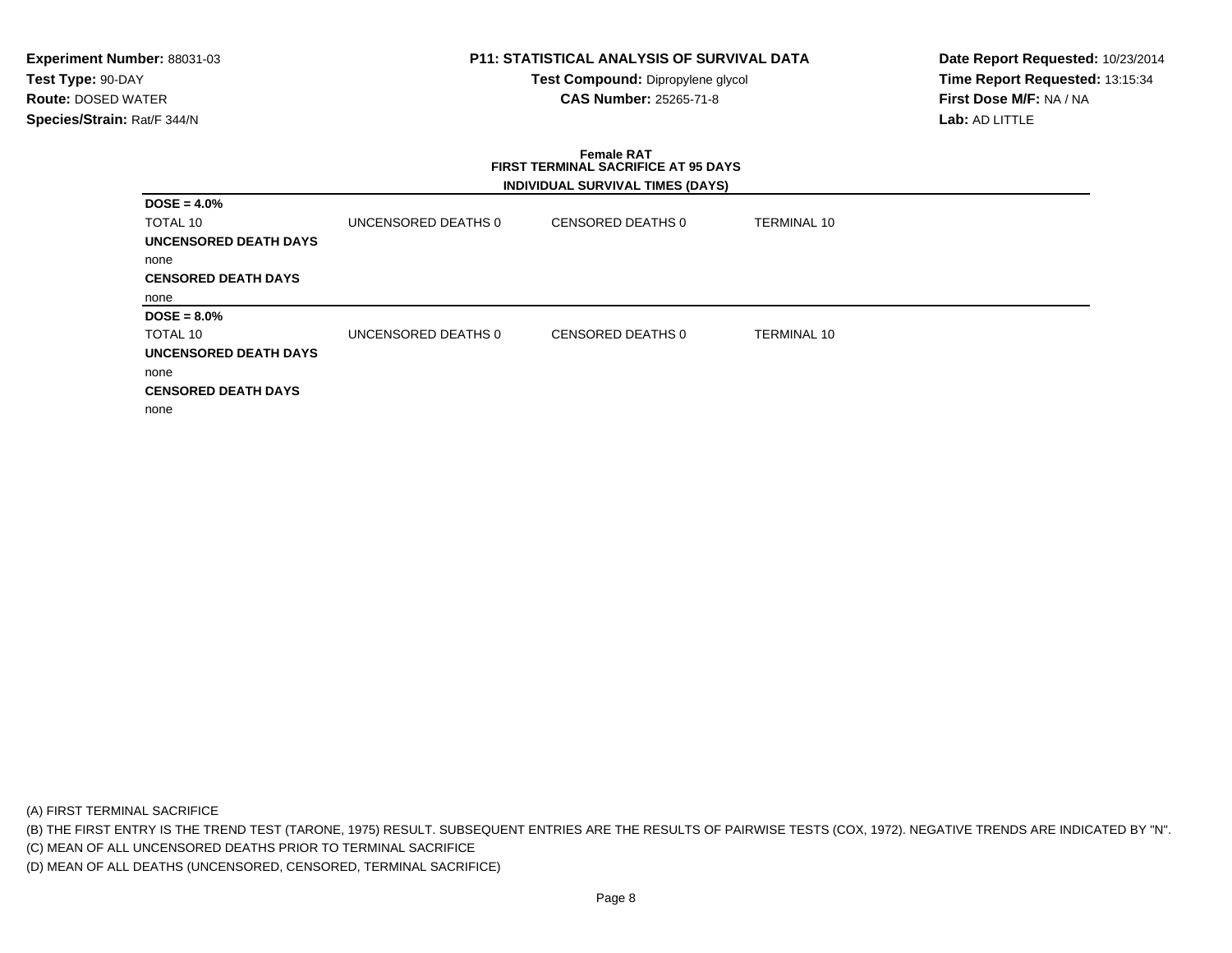### **P11: STATISTICAL ANALYSIS OF SURVIVAL DATA**

**Test Compound:** Dipropylene glycol **CAS Number:** 25265-71-8

**Date Report Requested:** 10/23/2014**Time Report Requested:** 13:15:34**First Dose M/F:** NA / NA**Lab:** AD LITTLE

#### **Female RATFIRST TERMINAL SACRIFICE AT 95 DAYS**

#### **KAPLAN-MEIER SURVIVAL PROBABILITY ESTIMATES (%)**

| <b>DOSE</b>            |       |       |       |       |       | TIME (DAYS) |       |       |       |       |
|------------------------|-------|-------|-------|-------|-------|-------------|-------|-------|-------|-------|
|                        | 10    | 20    | 30    | 40    | 50    | 60          | 70    | 80    | 90    | 95(A) |
| <b>VEHICLE CONTROL</b> | 100.0 | 100.0 | 100.0 | 100.0 | 100.0 | 100.0       | 100.0 | 100.0 | 100.0 | 100.0 |
| 0.5%                   | 100.0 | 100.0 | 100.0 | 100.0 | 100.0 | 100.0       | 100.0 | 100.0 | 100.0 | 100.0 |
| 1.0%                   | 100.0 | 100.0 | 100.0 | 100.0 | 100.0 | 100.0       | 100.0 | 100.0 | 100.0 | 100.0 |
| 2.0%                   | 100.0 | 100.0 | 100.0 | 100.0 | 100.0 | 100.0       | 100.0 | 100.0 | 100.0 | 100.0 |
| 4.0%                   | 100.0 | 100.0 | 100.0 | 100.0 | 100.0 | 100.0       | 100.0 | 100.0 | 100.0 | 100.0 |
| 8.0%                   | 100.0 | 100.0 | 100.0 | 100.0 | 100.0 | 100.0       | 100.0 | 100.0 | 100.0 | 100.0 |
|                        |       |       |       |       |       |             |       |       |       |       |

(A) FIRST TERMINAL SACRIFICE

(B) THE FIRST ENTRY IS THE TREND TEST (TARONE, 1975) RESULT. SUBSEQUENT ENTRIES ARE THE RESULTS OF PAIRWISE TESTS (COX, 1972). NEGATIVE TRENDS ARE INDICATED BY "N".

(C) MEAN OF ALL UNCENSORED DEATHS PRIOR TO TERMINAL SACRIFICE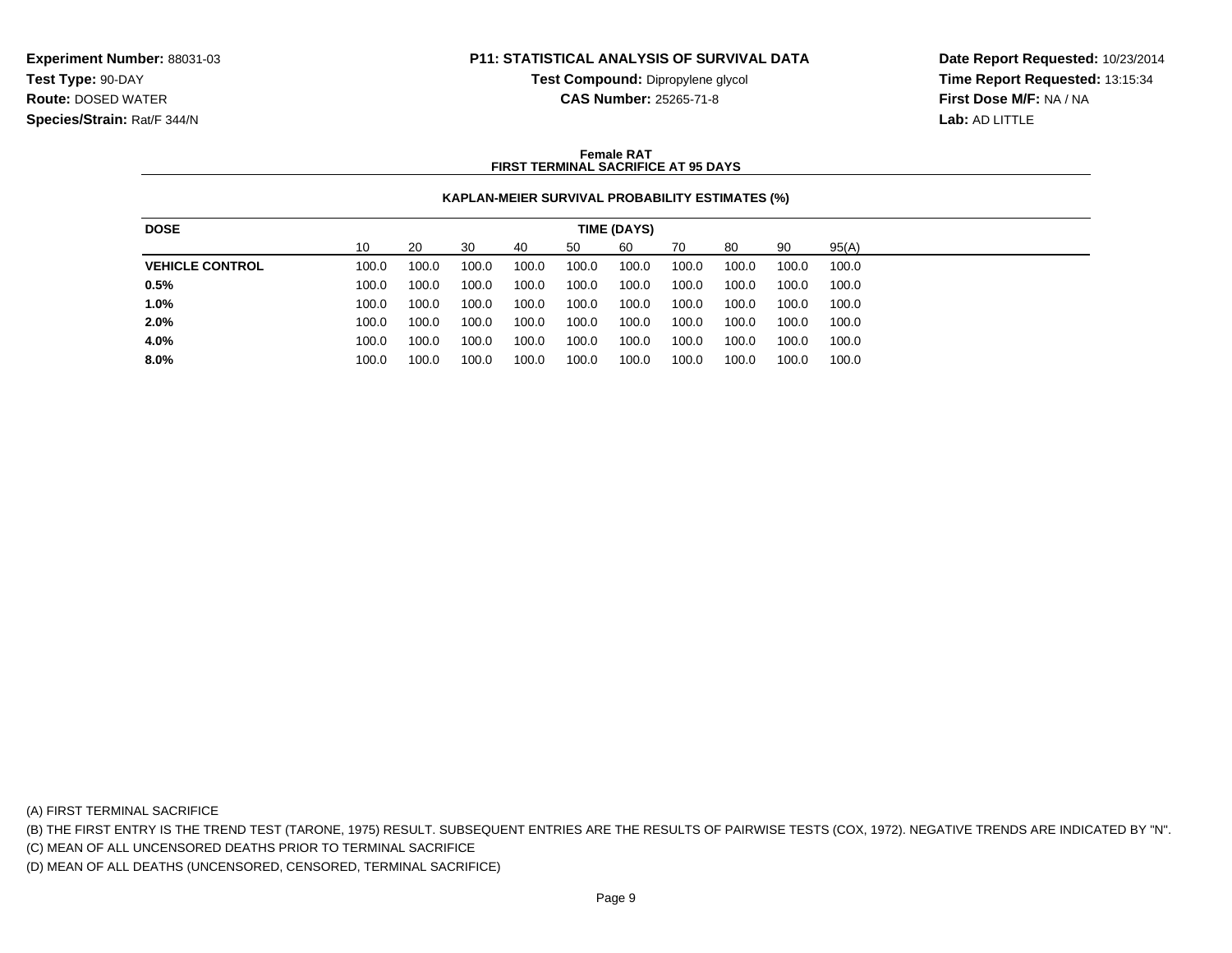# **P11: STATISTICAL ANALYSIS OF SURVIVAL DATA**

**Test Compound:** Dipropylene glycol **CAS Number:** 25265-71-8

**Date Report Requested:** 10/23/2014**Time Report Requested:** 13:15:34**First Dose M/F:** NA / NA**Lab:** AD LITTLE

#### **Female RAT FIRST TERMINAL SACRIFICE AT 95 DAYSSURVIVAL SUMMARY STATISTICSDOSEVEHICLE CONTROL 0.5%**<br>100.0% 100.0% **1.0% 2.0% SURVIVAL AT END OF STUDY** 100.0% 100.0% 100.0% 100.0% (KAPLAN-MEIER)**SIGNIFICANCE (B)** ----- ----- ----- ----- (LIFE TABLE) **MEAN DAY OF NATURAL DEATHS (C)** . . . . (STANDARD ERROR) (.) (.) (.) (.) **MEAN LIFE SPAN (D)** 95.00 95.0 95.0 95.0 95.0 95.0 (STANDARD ERROR) $(0.0)$   $(0.0)$   $(0.0)$   $(0.0)$   $(0.0)$   $(0.0)$   $(0.0)$   $(0.0)$

(A) FIRST TERMINAL SACRIFICE

(B) THE FIRST ENTRY IS THE TREND TEST (TARONE, 1975) RESULT. SUBSEQUENT ENTRIES ARE THE RESULTS OF PAIRWISE TESTS (COX, 1972). NEGATIVE TRENDS ARE INDICATED BY "N".

(C) MEAN OF ALL UNCENSORED DEATHS PRIOR TO TERMINAL SACRIFICE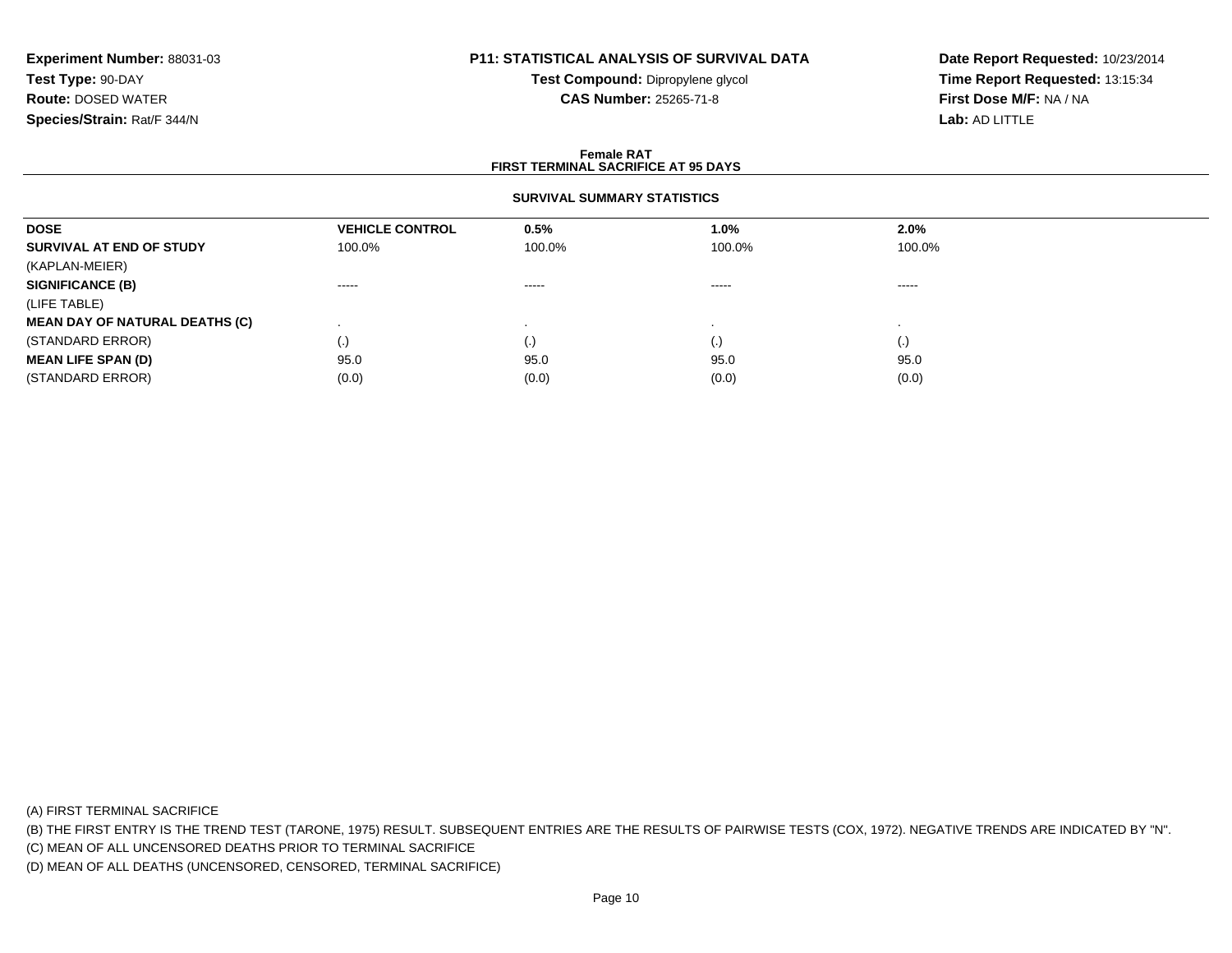# **P11: STATISTICAL ANALYSIS OF SURVIVAL DATA**

**Test Compound:** Dipropylene glycol **CAS Number:** 25265-71-8

**Date Report Requested:** 10/23/2014**Time Report Requested:** 13:15:34**First Dose M/F:** NA / NA**Lab:** AD LITTLE

#### **Female RAT FIRST TERMINAL SACRIFICE AT 95 DAYSSURVIVAL SUMMARY STATISTICSDOSE 4.0% 8.0% SURVIVAL AT END OF STUDY** 100.0%%  $100.0\%$ (KAPLAN-MEIER)**SIGNIFICANCE (B)** ----- ----- (LIFE TABLE) **MEAN DAY OF NATURAL DEATHS (C)** . . (STANDARD ERROR) $\qquad \qquad (\text{.})$  (0) **MEAN LIFE SPAN (D)** 95.0 95.0 (STANDARD ERROR)

(A) FIRST TERMINAL SACRIFICE

(B) THE FIRST ENTRY IS THE TREND TEST (TARONE, 1975) RESULT. SUBSEQUENT ENTRIES ARE THE RESULTS OF PAIRWISE TESTS (COX, 1972). NEGATIVE TRENDS ARE INDICATED BY "N".

(C) MEAN OF ALL UNCENSORED DEATHS PRIOR TO TERMINAL SACRIFICE

(D) MEAN OF ALL DEATHS (UNCENSORED, CENSORED, TERMINAL SACRIFICE)

 $(0.0)$  (0.0)